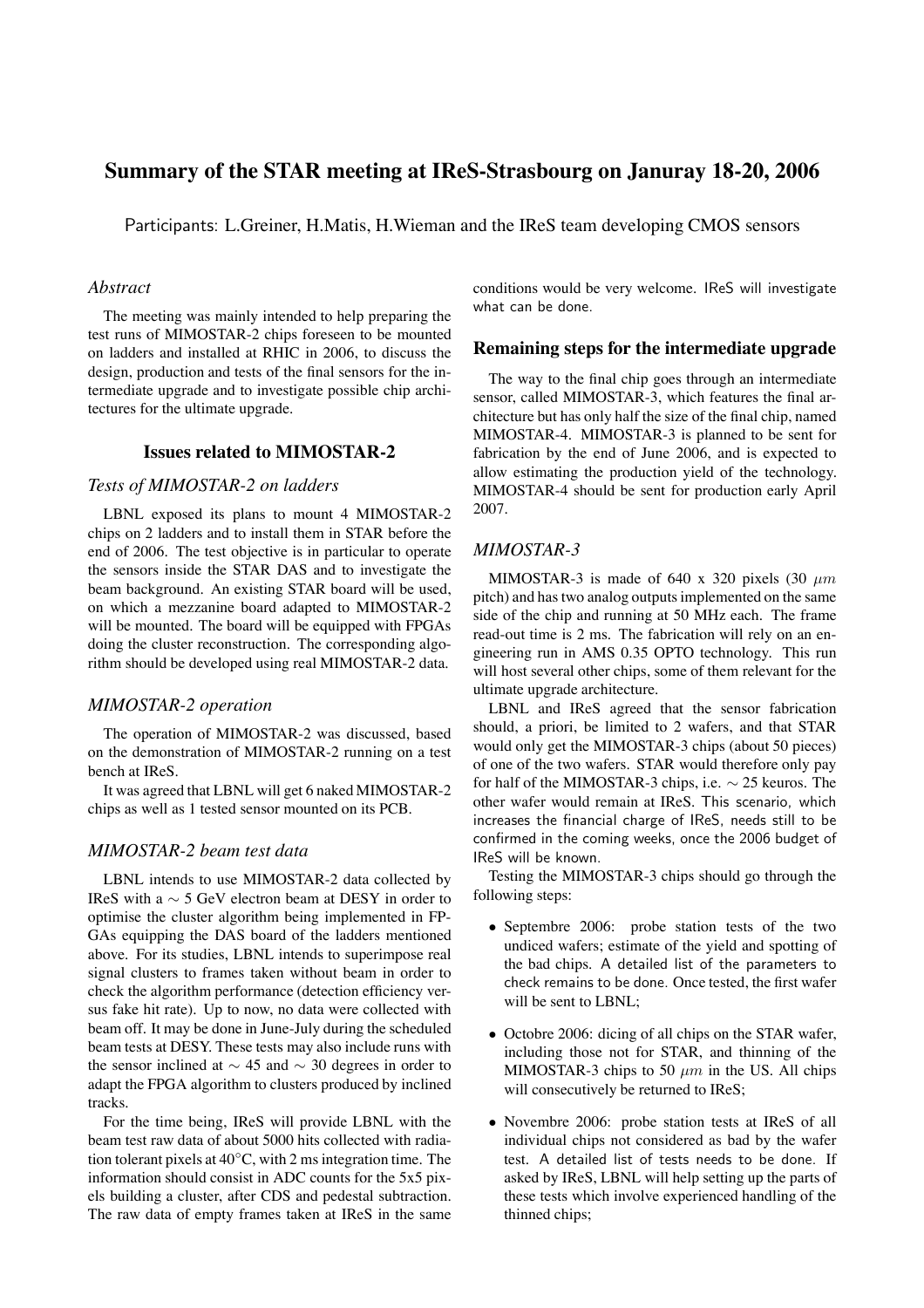- Decembre 2006: send first batch of 10-15 tested sensors to LBNL for assembly and mounting on ladder;
- 1st trimester 2007: finish testing the remaining chips at IReS and send them to LBNL.

### *MIMOSTAR-4*

The base line architecture assumes 640 x 640 pixels with 30  $\mu$ m pitch. The chip would have 2 analog outputs running at 50 MHz, all on the same side of the chip. The readout time is therefore 4 ms.

An alternative design was also discussed, which features 2 pairs of ouputs and provides a 2 ms read-out time. It was not retained for the base line mainly because the number of electronics channels needed for the 4 outputs per chip was considered as too expensive for the factor 2 reduction in read-out time it allows. The test of MIMOSTAR-2 (and eventualy -3) inside the STAR apparatus may reactivate this discussion. The production yield derived from the tests of MIMOSTAR-3 may also trigger it: in case of low yield, on may rely on the assembly of two MIMOSTAR-3 chips head to head on the ladder.

The fabrication of MIMOSTAR-4 will presumably proceed through a production run, preceeded by preproduction allowing to check the fabrication quality. The chek will consist in testing a few wafers on probe station at IReS. The goal is to equip 4 detectors, each made of 24 ladders, each ladder being equipped with 10 sensors. 960 good sensors are therefore needed, not counting the spares. Depending on the fabrication yield, up to  $\sim$  40 wafers (50 sensors per wafer) may be fabricated (preliminary price estimate  $\sim$  300 - 400 keuros).

The wafers are expected to be back from foundry and ready for tests at IReS early July 2007. The next steps envisaged are listed below:

- July-August 2007: IReS makes the same probe tests of the undiced wafers as those applied in 2006 to MIMOSTAR-3, and sends the tested wafers to LBNL;
- September 2007: the wafers are diced and thinned in the US;
- October 2007 until early 2008: the thinned chips get tested on probe stations in laboratories of the STAR collaboration. STAR will take care of finding these places. IReS cannot take over these tests, at least not for the full set of chips, but will mount several chips on a PCB and test them with an <sup>55</sup>Fe source. Details of the testing protocole need still to be defined.

It is expected that at least one full detector (i.e. made of 240 sensors) can be assembled and installed in time for the run starting mid-July 2008. The payment of the dicing and thinning should account for the US property regulations.

### **The objective of the ultimate upgrade**

Details such as the time line of the ultimate upgrade of RHIC are not yet well defined, but the present tentative goal consists in having the final chips fabricated by mid-Summer 2009.

A specific architecture needs to be developed for this upgrade, which makes the best possible use of the time structure of the trigger and DAS. The latter consists of a short time period (typicaly  $\leq 10 \ \mu s$ ) during which a trigger ( $\sim 2$  $\mu$ s latency) is expected to fire the data acquisition, followed by a much longer period ( $\sim$  1 ms) needed to read out the TPC. The sensor may therefore feature a signal processing step decorrelated from the charge integration, and only applied to the triggered sensor data.

Various chip architectures were discussed, with and without zero suppression. Power dissipation may be critical since a single column with integrated digitisation and sparsification is expected to dissipate in the order of 1 mW, translating into  $150 - 200$  mW/cm<sup>2</sup>.

The general organisation of the chip would rely on columns processed in parallel. The chip operation includes a continuous cycling over the array, with an integration time of  $\sim 100 - 200 \mu s$ . There would eventualy be in-pixel storage of the integrated charges, but CDS may eventualy not take place inside the pixels. It may then be performed at the column end and only activated by the trigger, for the sake of power consumption. For the same reason, the readout would be slow (nearly the TPC read-out time).

The details of the signal processing, i.e. ADC or double threshold discrimination for zero suppression, are still open and should be simulated with real data. It seems at first sight that one could leave with a scenario were the complete triggered frames are transmitted to the DAS board after CDS and 2-bit conversion. Complete data processing would then be performed on the local DAS board, which would select seed pixels and limit the data transfer to their position.

Some exploratory structures may already be designed and fabricated in 2006.

### **Miscellaneous**

#### *Thinning*

Opportunities seem to exist in industry to thin individual (i.e. diced) chips which are much smaller than a typical reticle size (i.e.  $\sim$  2 x 2 cm<sup>2</sup>). Trials to thin MIMOSTAR-1 at APTEK industry have been agreed. 5 chips will be sent to LBNL, where from Leo will arrange the thinning operation with APTEK. IReS needs still to specify the details of this request.

LBNL proposed to participate to exploratory studies helping to control the residual thickness asked to factories supposed to thin sensors as much as possible without degrading the sensor detection performance. Howard M. is expecting IReS to send him a chip for this task.